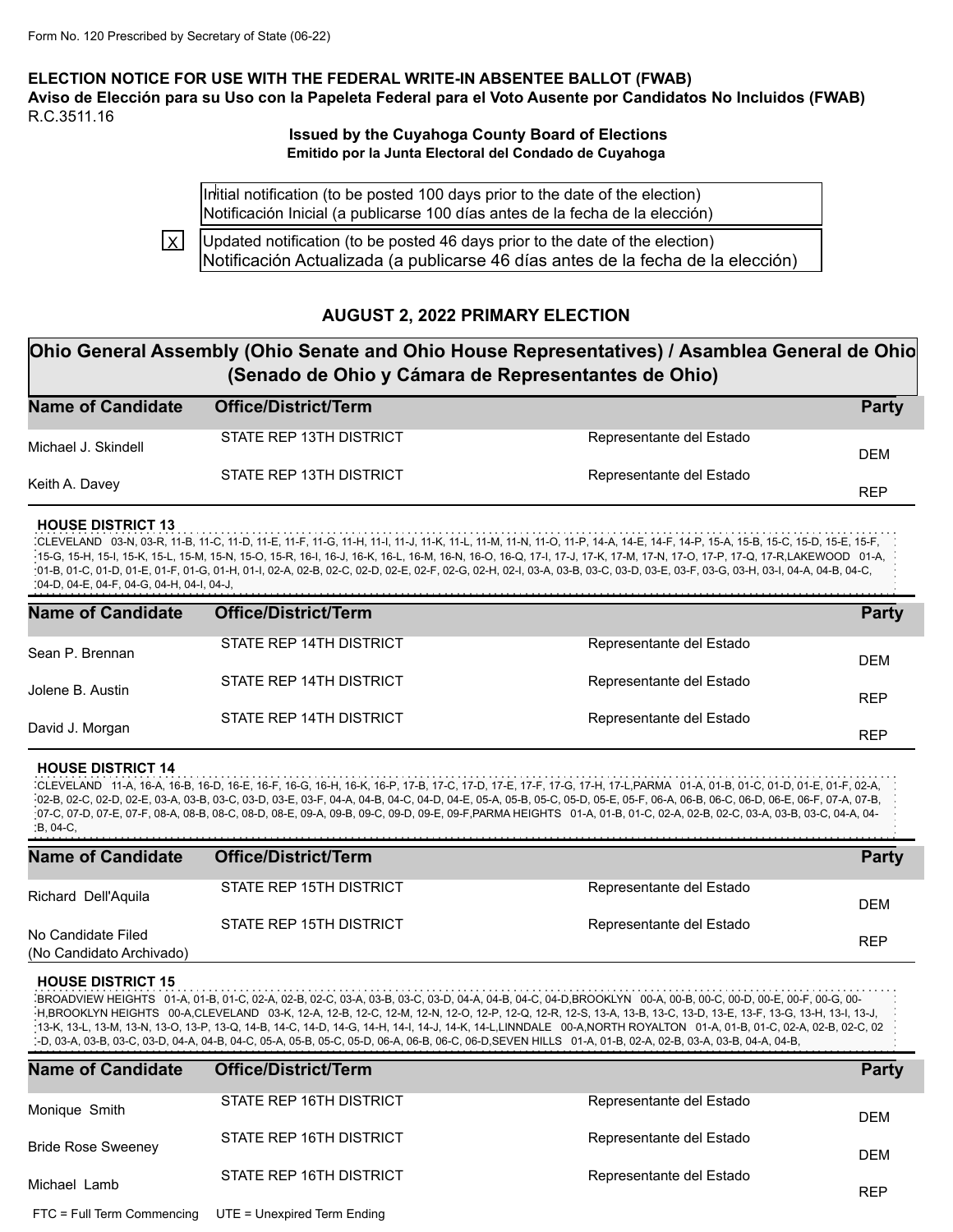#### **HOUSE DISTRICT 16**

BAY VILLAGE 01-A, 01-B, 01-C, 02-A, 02-B, 02-C, 03-A, 03-B, 03-C, 04-A, 04-B, 04-C,BEREA 01-A, 01-B, 02-A, 02-B, 02-C, 02-C, 03-A, 03-B, 03-C, 04-A, 04-B, 05-A, 05- B, 05-C,NORTH OLMSTED 01-A, 01-B, 01-C, 01-D, 01-E, 02-A, 02-B, 02-C, 02-D, 02-E, 03-A, 03-B, 03-C, 03-D, 03-E, 03-F, 04-A, 04-B, 04-C, 04-D, 04-E,OLMSTED FALLS 01-A, 01-B, 02-A, 02-B, 02-B, 03-A, 03-B, 04-A, 04-B,OLMSTED TOWNSHIP 00-A, 00-B, 00-C, 00-D, 00-E, 00-F, 00-G, 00-H, 00-I,WESTLAKE 01-A, 01-B, 01-C, 01-D, 02-A, 02-B, 02-C, 02-D, 03-A, 03-B, 03-C, 03-D, 04-A, 04-B, 04-C, 04-D, 05-A, 05-B, 05-C, 05-D, 06-A, 06-B, 06-C, 06-D,

| <b>Name of Candidate</b> | <b>Office/District/Term</b> |                          | <b>Party</b> |
|--------------------------|-----------------------------|--------------------------|--------------|
| Troy J. Greenfield       | STATE REP 17TH DISTRICT     | Representante del Estado | <b>DEM</b>   |
| Ryan McClain             | STATE REP 17TH DISTRICT     | Representante del Estado | <b>REP</b>   |
| Thomas F. Patton         | STATE REP 17TH DISTRICT     | Representante del Estado | <b>REP</b>   |

#### **HOUSE DISTRICT 17**

BROOK PARK 01-A, 01-B, 01-C, 02-A, 02-B, 02-C, 03-A, 03-A, 03-B, 03-C, 04-A, 04-B, 04-C,CLEVELAND 16-C, 17-A, 17-C, 17-S, 17-S,FAIRVIEW PARK 01-A, 01-B, 01- .<br>C, 02-A, 02-B, 02-C, 03-A, 03-B, 03-C, 04-A, 04-B, 05-A, 05-B,MIDDLEBURG HEIGHTS 01-A, 01-B, 01-C, 02-A, 02-B, 02-C, 03-A, 03-B, 03-C, 04-A, 04-B,ROCKY RIVER 01-A, 01-B, 01-C, 01-D, 02-A, 02-B, 02-C, 02-D, 03-A, 03-B, 03-C, 03-D, 04-A, 04-B, 04-C, 04-D,STRONGSVILLE 01-A, 01-B, 01-C, 01-D, 01-E, 01-F, 01-G, 02-A, 02-B, 02- C, 02-D, 02-E, 02-F, 02-G, 02-H, 02-I, 03-A, 03-B, 03-C, 03-D, 03-E, 03-F, 03-G, 04-A, 04-B, 04-C, 04-D, 04-E, 04-F, 04-G,

| <b>Name of Candidate</b>              | <b>Office/District/Term</b> |                          | <b>Party</b> |
|---------------------------------------|-----------------------------|--------------------------|--------------|
| Darnell T. Brewer                     | STATE REP 18TH DISTRICT     | Representante del Estado | <b>DEM</b>   |
| Vincent Rosemond -                    | STATE REP 18TH DISTRICT     | Representante del Estado | <b>DEM</b>   |
| Write-in<br>Shalira Taylor - Write-in | STATE REP 18TH DISTRICT     | Representante del Estado | <b>REP</b>   |

#### **HOUSE DISTRICT 18**

CLEVELAND 01-A, 01-B, 01-C, 01-D, 01-E, 01-F, 01-G, 01-H, 01-I, 01-K, 01-O, 01-R, 01-S, 01-T, 02-A, 02-B, 02-C, 02-D, 02-E, 02-F, 02-G, 02-H, 02-I, 02-J, 02-K, 02-L, 02- M, 02-N, 02-O, 02-P, 02-Q, 02-R, 02-S, 02-T, 02-U, 02-V, 02-W, 04-A, 04-B, 04-C, 04-D, 04-E, 04-F, 04-G, 04-H, 04-I, 04-J, 04-K, 04-L, 04-M, 04-N, 04-O, 04-P, 04-Q, 04-R, 04- S, 04-T, 04-U, 05-K, 05-N, 05-O, 05-P, 06-A, 06-B, 06-C, 06-D, 06-E, 06-F, 06-H, 06-I, 06-K, 06-L, 06-M, 06-N, 06-P, 06-Q, 06-R, 06-S, 06-T, 06-T, 06-U, 12-D, 12-E, 12-F, 12- G,GARFIELD HEIGHTS 01-A, 01-B, 01-C, 02-A, 02-B, 02-C, 03-A, 03-A, 03-B, 04-A, 04-B, 04-C, 05-A, 05-B, 06-A, 06-B, 06-C, 07-A, 07-B, 07-C,MAPLE HEIGHTS 01-A, 01- B, 02-A, 02-B, 03-A, 03-B, 04-A, 04-B, 04-C, 05-A, 05-B, 06-A, 06-B, 07-A, 07-B, 07-C,

| <b>Name of Candidate</b> | <b>Office/District/Term</b> |                          | <b>Party</b>             |
|--------------------------|-----------------------------|--------------------------|--------------------------|
| Phil Robinson            | STATE REP 19TH DISTRICT     | Representante del Estado | DEM                      |
| Ron Brough               | STATE REP 19TH DISTRICT     | Representante del Estado |                          |
| David Horvath            | STATE REP 19TH DISTRICT     | Representante del Estado | <b>REP</b><br><b>REP</b> |

#### **HOUSE DISTRICT 19**

BEDFORD 01-A, 01-B, 02-A, 02-B, 03-A, 03-B, 04-A, 04-B, 05-A, 06-A,BEDFORD HEIGHTS 01-A, 01-A, 01-B, 01-C, 02-A, 02-A, 02-B, 03-A, 03-B, 04-A, 04- B,BENTLEYVILLE 00-A,BRECKSVILLE 00-A, 00-B, 00-C, 00-D, 00-E, 00-F, 00-G, 00-H, 00-I, 00-J,CHAGRIN FALLS 00-A, 00-A, 00-B, 00-C,CHAGRIN FALLS TWP 00- A,CLEVELAND 12-F, 12-H,CUYAHOGA HEIGHTS 00-A,GLENWILLOW 01-A, 02-A, 03-A,HUNTING VALLEY 00-A,INDEPENDENCE 00-A, 00-B, 00-C, 00-D, 00- E,MAYFIELD HEIGHTS 00-A, 00-B, 00-C, 00-D, 00-E, 00-F, 00-G, 00-H, 00-I, 00-J, 00-K, 00-L, 00-M,MORELAND HILLS 00-A, 00-B, 00-C,NEWBURGH HEIGHTS 00- A,OAKWOOD 01-A, 02-A, 03-A, 04-A, 05-A,ORANGE 00-A, 00-A, 00-B, 00-C,PEPPER PIKE 00-A, 00-B, 00-C, 00-C, 00-D, 00-E,SOLON 01-A, 01-B, 02-A, 02-B, 03-A, 03 -B, 04-A, 04-B, 04-C, 05-A, 05-A, 05-B, 06-A, 06-B, 07-A, 07-B,VALLEY VIEW 00-A, 00-B,WALTON HILLS 00-A, 00-B,WOODMERE 00-A,

| <b>Name of Candidate</b>                       | <b>Office/District/Term</b> |                          | <b>Party</b> |
|------------------------------------------------|-----------------------------|--------------------------|--------------|
| Michael Seals                                  | STATE REP 20TH DISTRICT     | Representante del Estado | DEM          |
| Terrence Upchurch                              | STATE REP 20TH DISTRICT     | Representante del Estado | DEM          |
| No Candidate Filed<br>(No Candidato Archivado) | STATE REP 20TH DISTRICT     | Representante del Estado | <b>REP</b>   |

#### **HOUSE DISTRICT 20**

BRATENAHL 00-A,CLEVELAND 03-A, 03-B, 03-C, 03-D, 03-E, 03-F, 03-G, 03-H, 03-I, 03-J, 03-L, 03-M, 03-O, 03-P, 03-Q, 03-S, 05-A, 05-B, 05-C, 05-D, 05-E, 05-F, 05-G, 05-H, 05-I, 05-J, 05-L, 05-M, 05-Q, 05-R, 05-S, 06-D, 06-G, 06-H, 06-I, 06-J, 06-O, 06-U, 07-A, 07-B, 07-C, 07-D, 07-E, 07-F, 07-G, 07-H, 07-I, 07-J, 07-K, 07-L, 07-M, 07-N, 07-O, 07-P, 07-Q, 07-R, 07-S, 07-T, 07-U, 07-V, 07-W, 08-D, 08-J, 08-M, 08-N, 08-O, 08-P, 08-Q, 08-R, 09-A, 09-B, 09-C, 09-D, 09-E, 09-F, 09-G, 09-H, 09-I, 09-J, 09-K, 09-L, 09-M, 09-N, 09-O, 09-P, 09-Q, 09-R, 09-S, 09-T, 09-U, 09-V, 09-W, 09-X, 10-A, 10-B, 10-C, 10-D, 10-E, 10-F, 10-H, 10-I, 10-J, 10-K, 10-L, 10-M, 10-N, 10-O, 10-P, 10-Q, 10-U, 12-I, 12-J, 12-K, 12-L, 14-B, 14-M, 14-N, 14-O, 15-F, 15-J, 15-K, 15-P, 15-Q,

### **Name of Candidate Office/District/Term Party**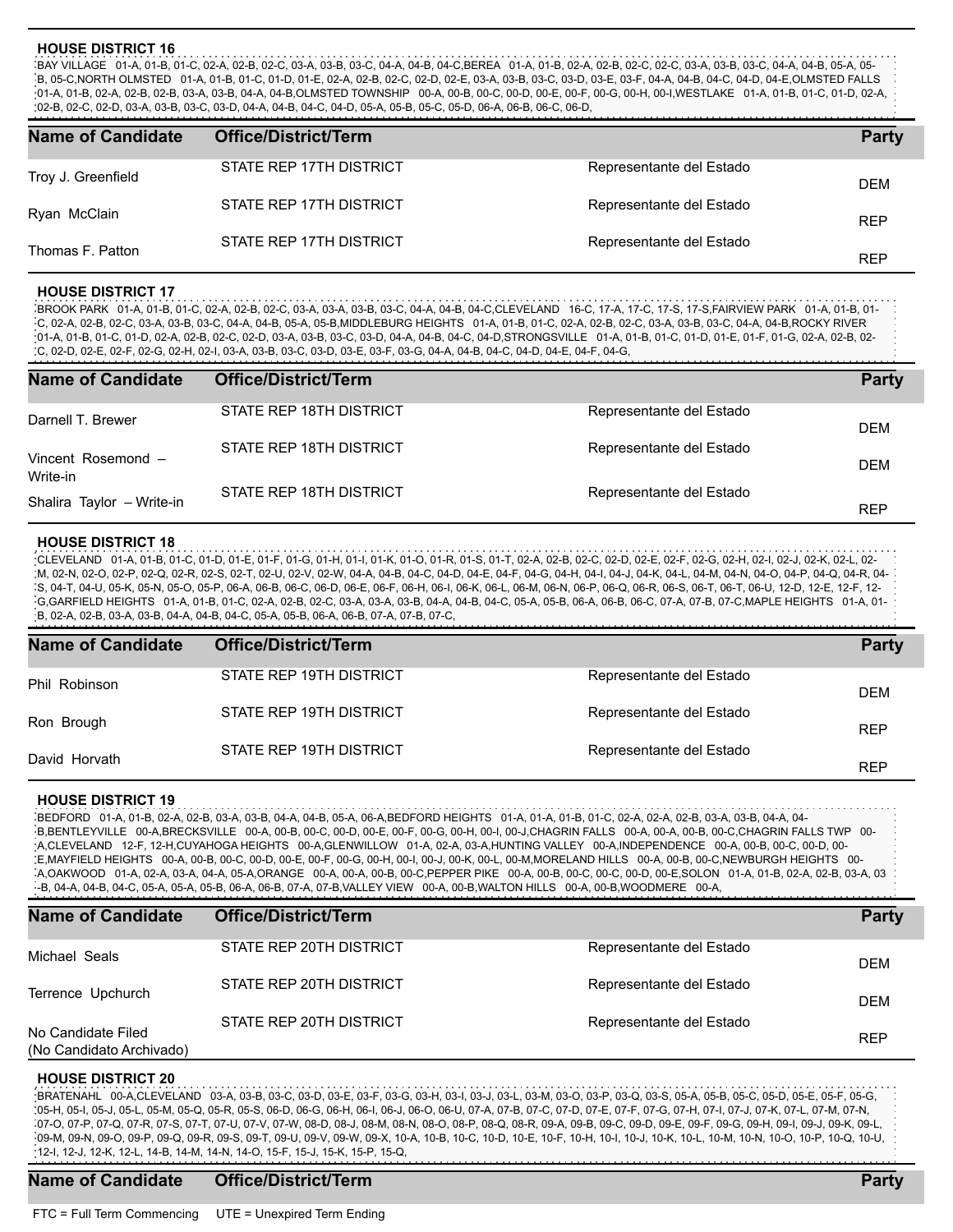| Michael Ettorre | STATE REP 21ST DISTRICT | Representante del Estado | <b>DEM</b> |
|-----------------|-------------------------|--------------------------|------------|
| Elliot Forhan   | STATE REP 21ST DISTRICT | Representante del Estado | <b>DEM</b> |
| Jonathan Holody | STATE REP 21ST DISTRICT | Representante del Estado | <b>DEM</b> |
| Kelly Powell    | STATE REP 21ST DISTRICT | Representante del Estado | <b>REP</b> |
|                 |                         |                          |            |

#### **HOUSE DISTRICT 21**

BEACHWOOD 00-A, 00-B, 00-C, 00-D, 00-E, 00-E, 00-F, 00-G, 00-H, 00-I,CLEVELAND 08-A, 08-B, 08-C, 08-E, 08-F, 08-G, 08-H, 08-I, 08-J, 08-K, 08-L, 10-G, 10-R, 10-S, 10-T, 10-V,EUCLID 01-A, 01-B, 01-C, 01-D, 01-E, 02-A, 02-B, 02-C, 02-D, 03-A, 03-B, 03-C, 03-D, 03-E, 04-A, 04-B, 04-C, 04-D, 04-E, 05-A, 05-B, 05-C, 05-D, 05-E, 06-A, 06 -B, 06-C, 06-D, 06-E, 07-A, 07-B, 07-C, 07-D, 07-E, 08-A, 08-B, 08-C, 08-D, 08-E,HIGHLAND HEIGHTS 01-A, 01-B, 02-A, 02-B, 03-A, 03-B, 04-A, 04-B,LYNDHURST 01-A, 01-B, 01-C, 02-A, 02-B, 03-A, 03-B, 03-C, 04-A, 04-B, 04-C,SOUTH EUCLID 01-A, 01-B, 01-C, 01-D, 02-A, 02-B, 02-C, 02-D, 03-A, 03-B, 03-C, 03-D, 04-A, 04-B, 04-C, 04- D,

| <b>Name of Candidate</b>                       | <b>Office/District/Term</b> |                          | <b>Party</b> |
|------------------------------------------------|-----------------------------|--------------------------|--------------|
| Juanita O. Brent                               | STATE REP 22ND DISTRICT     | Representante del Estado | <b>DEM</b>   |
| Danielle J. Dronet                             | STATE REP 22ND DISTRICT     | Representante del Estado | <b>DEM</b>   |
| Vincent E. Stokes II                           | STATE REP 22ND DISTRICT     | Representante del Estado | <b>DEM</b>   |
| No Candidate Filed<br>(No Candidato Archivado) | STATE REP 22ND DISTRICT     | Representante del Estado | <b>REP</b>   |

#### **HOUSE DISTRICT 22**

CLEVELAND 01-G, 01-J, 01-L, 01-M, 01-N, 01-P, 01-Q, 01-R, 01-S,CLEVELAND HEIGHTS 01-A, 01-B, 01-C, 01-D, 01-E, 01-F, 02-A, 02-B, 02-C, 02-D, 02-E, 02-F, 03-A, 03 -B, 03-C, 03-D, 03-E, 03-F, 04-A, 04-B, 04-C, 04-D, 04-E, 04-F, 04-G, 04-H, 04-I, 04-I, 05-A, 05-B, 05-C, 05-D, 05-E, 05-F,EAST CLEVELAND 02-A, 02-B, 02-C, 02-D, 03-A, 03-B, 03-C, 03-D, 03-E, 04-A, 04-B, 04-C, 04-D, 04-E, 04-F,HIGHLAND HILLS 00-A,NORTH RANDALL 00-A,SHAKER HEIGHTS 00-A, 00-B, 00-C, 00-D, 00-E, 00-F, 00- G, 00-H, 00-I, 00-J, 00-K, 00-L, 00-M, 00-N, 00-O, 00-P, 00-Q, 00-R, 00-S, 00-T, 00-U,UNIVERSITY HEIGHTS 00-A, 00-B, 00-C, 00-D, 00-E, 00-F, 00-G, 00-H, 00- I,WARRENSVILLE HTS 01-A, 01-B, 02-A, 02-B, 03-A, 04-A, 04-B, 05-A, 05-B, 06-A, 07-A, 07-B, 07-B,

| <b>Name of Candidate</b> | Office/District/Term    |                          | <b>Party</b> |
|--------------------------|-------------------------|--------------------------|--------------|
| Daniel P. Troy           | STATE REP 23RD DISTRICT | Representante del Estado | <b>DEM</b>   |
| George M. Phillips       | STATE REP 23RD DISTRICT | Representante del Estado | <b>REP</b>   |

#### **HOUSE DISTRICT 23**

GATES MILLS 00-A, 00-B,MAYFIELD VILLAGE 01-A, 02-A, 03-A, 04-A,RICHMOND HEIGHTS 01-A, 01-B, 02-A, 02-B, 03-A, 03-B, 03-C, 04-A, 04-B,

| <b>Name of Candidate</b> | <b>Office/District/Term</b> |                    | <b>Party</b> |
|--------------------------|-----------------------------|--------------------|--------------|
| John E. Barnes Jr        | STATE SENATE 21ST DISTRICT  | Senador del Estado | <b>DEM</b>   |
| Kent Smith               | STATE SENATE 21ST DISTRICT  | Senador del Estado |              |
| Mikhail Alterman         | STATE SENATE 21ST DISTRICT  | Senador del Estado | <b>DEM</b>   |
|                          |                             |                    | <b>REP</b>   |

#### **STATE SENATE DISTRICT 21**

BEACHWOOD 00-A, 00-B, 00-C, 00-D, 00-E, 00-E, 00-F, 00-G, 00-H, 00-I,CLEVELAND 01-A, 01-B, 01-C, 01-D, 01-E, 01-F, 01-G, 01-G, 01-H, 01-I, 01-J, 01-K, 01-L, 01-M, 01-N, 01-O, 01-P, 01-Q, 01-R, 01-R, 01-S, 01-S, 01-T, 02-A, 02-B, 02-C, 02-D, 02-E, 02-F, 02-G, 02-H, 02-I, 02-J, 02-K, 02-L, 02-M, 02-N, 02-O, 02-P, 02-Q, 02-R, 02-S, 02-T, 02-U, 02-V, 02-W, 04-A, 04-B, 04-C, 04-D, 04-E, 04-F, 04-G, 04-H, 04-I, 04-J, 04-K, 04-L, 04-M, 04-N, 04-O, 04-P, 04-Q, 04-R, 04-S, 04-T, 04-U, 05-K, 05-N, 05-O, 05-P, 06-A, 06-B, 06-C, 06-D, 06-E, 06-F, 06-H, 06-I, 06-K, 06-L, 06-M, 06-N, 06-P, 06-Q, 06-R, 06-S, 06-T, 06-T, 06-U, 08-A, 08-B, 08-C, 08-E, 08-F, 08-G, 08-H, 08-I, 08-J, 08-K, 08-L, 10- G, 10-R, 10-S, 10-T, 10-V, 12-D, 12-E, 12-F, 12-G,CLEVELAND HEIGHTS 01-A, 01-B, 01-C, 01-D, 01-E, 01-F, 02-A, 02-B, 02-C, 02-D, 02-E, 02-F, 03-A, 03-B, 03-C, 03-D, 03 -E, 03-F, 04-A, 04-B, 04-C, 04-D, 04-E, 04-F, 04-G, 04-H, 04-I, 04-I, 05-A, 05-B, 05-C, 05-D, 05-E, 05-F,EAST CLEVELAND 02-A, 02-B, 02-C, 02-D, 03-A, 03-B, 03-C, 03-D, 03-E, 04-A, 04-B, 04-C, 04-D, 04-E, 04-F,EUCLID 01-A, 01-B, 01-C, 01-D, 01-E, 02-A, 02-B, 02-C, 02-D, 03-A, 03-B, 03-C, 03-D, 03-E, 04-A, 04-B, 04-C, 04-D, 04-E, 05-A, 05-B, 05-C, 05-D, 05-E, 06-A, 06-B, 06-C, 06-D, 06-E, 07-A, 07-B, 07-C, 07-D, 07-E, 08-A, 08-B, 08-C, 08-D, 08-E,GARFIELD HEIGHTS 01-A, 01-B, 01-C, 02-A, 02-B, 02-C, 03-A, 03-A, 03-B, 04-A, 04-B, 04-C, 05-A, 05-B, 06-A, 06-B, 06-C, 07-A, 07-B, 07-C,HIGHLAND HEIGHTS 01-A, 01-B, 02-A, 02-B, 03-A, 03-B, 04-A, 04-B,HIGHLAND HILLS 00-A,LYNDHURST 01-A, 01-B, 01-C, 02-A, 02-B, 03-A, 03-B, 03-C, 04-A, 04-B, 04-C,MAPLE HEIGHTS 01-A, 01-B, 02-A, 02-B, 03-A, 03-B, 04-A, 04-B, 04-C, 05-A, 05-B, 06 -A, 06-B, 07-A, 07-B, 07-C,NORTH RANDALL 00-A,SHAKER HEIGHTS 00-A, 00-B, 00-C, 00-D, 00-E, 00-F, 00-G, 00-H, 00-I, 00-J, 00-K, 00-L, 00-M, 00-N, 00-O, 00-P, 00- Q, 00-R, 00-S, 00-T, 00-U,SOUTH EUCLID 01-A, 01-B, 01-C, 01-D, 02-A, 02-B, 02-C, 02-D, 03-A, 03-B, 03-C, 03-D, 04-A, 04-B, 04-C, 04-D,UNIVERSITY HEIGHTS 00-A, 00-B, 00-C, 00-D, 00-E, 00-F, 00-G, 00-H, 00-I,WARRENSVILLE HTS 01-A, 01-B, 02-A, 02-B, 03-A, 04-A, 04-B, 05-A, 05-B, 06-A, 07-A, 07-B, 07-B,

## **Name of Candidate Office/District/Term Party**

Nickie J. Antonio **Productivistic Control Democratic Production** Conductivistic DEM<br>DEM

STATE SENATE 23RD DISTRICT STATE Senador del Estado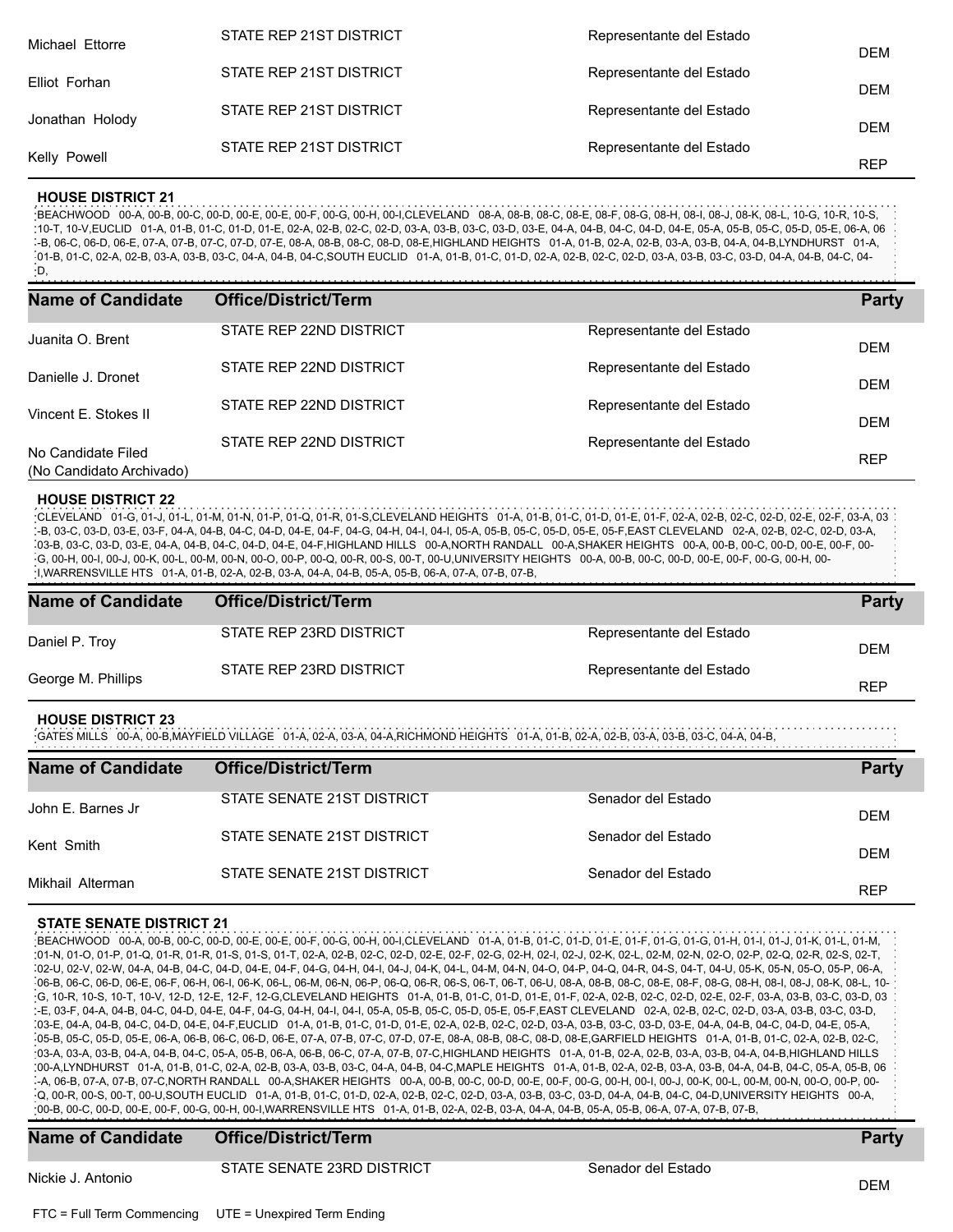BRATENAHL 00-A,CLEVELAND 03-A, 03-B, 03-C, 03-D, 03-E, 03-F, 03-G, 03-H, 03-I, 03-J, 03-L, 03-M, 03-N, 03-O, 03-P, 03-Q, 03-R, 03-S, 05-A, 05-B, 05-C, 05-D, 05-E, 05-F, 05-G, 05-H, 05-I, 05-J, 05-L, 05-M, 05-Q, 05-R, 05-S, 06-D, 06-G, 06-H, 06-I, 06-J, 06-O, 06-U, 07-A, 07-B, 07-C, 07-D, 07-E, 07-F, 07-G, 07-H, 07-I, 07-J, 07-K, 07-L, 07 -M, 07-N, 07-O, 07-P, 07-Q, 07-R, 07-S, 07-T, 07-U, 07-V, 07-W, 08-D, 08-J, 08-M, 08-N, 08-O, 08-P, 08-Q, 08-R, 09-A, 09-B, 09-C, 09-D, 09-E, 09-F, 09-G, 09-H, 09-I, 09-J, 09 -K, 09-L, 09-M, 09-N, 09-O, 09-P, 09-Q, 09-R, 09-S, 09-T, 09-U, 09-V, 09-W, 09-X, 10-A, 10-B, 10-C, 10-D, 10-E, 10-F, 10-H, 10-I, 10-J, 10-K, 10-L, 10-M, 10-N, 10-O, 10-P, 10- Q, 10-U, 11-A, 11-B, 11-C, 11-D, 11-E, 11-F, 11-G, 11-H, 11-I, 11-J, 11-K, 11-L, 11-M, 11-N, 11-O, 11-P, 12-I, 12-J, 12-K, 12-L, 14-A, 14-B, 14-E, 14-F, 14-M, 14-N, 14-O, 14-P, 15- A, 15-B, 15-C, 15-D, 15-E, 15-F, 15-F, 15-G, 15-H, 15-I, 15-J, 15-K, 15-K, 15-L, 15-M, 15-N, 15-O, 15-P, 15-Q, 15-R, 16-A, 16-B, 16-D, 16-E, 16-F, 16-G, 16-H, 16-I, 16-J, 16-K, 16-K, 16-L, 16-M, 16-N, 16-O, 16-P, 16-Q, 17-B, 17-C, 17-D, 17-E, 17-F, 17-G, 17-H, 17-I, 17-J, 17-K, 17-L, 17-M, 17-N, 17-O, 17-P, 17-Q, 17-R,LAKEWOOD 01-A, 01-B, 01- C, 01-D, 01-E, 01-F, 01-G, 01-H, 01-I, 02-A, 02-B, 02-C, 02-D, 02-E, 02-F, 02-G, 02-H, 02-I, 03-A, 03-B, 03-C, 03-D, 03-E, 03-F, 03-G, 03-H, 03-I, 04-A, 04-B, 04-C, 04-D, 04- E, 04-F, 04-G, 04-H, 04-I, 04-J,PARMA 01-A, 01-B, 01-C, 01-D, 01-E, 01-F, 02-A, 02-B, 02-C, 02-D, 02-E, 03-A, 03-B, 03-C, 03-D, 03-E, 03-F, 04-A, 04-B, 04-C, 04-D, 04-E, 05-A, 05-B, 05-C, 05-D, 05-E, 05-F, 06-A, 06-B, 06-C, 06-D, 06-E, 06-F, 07-A, 07-B, 07-C, 07-D, 07-E, 07-F, 08-A, 08-B, 08-C, 08-D, 08-E, 09-A, 09-B, 09-C, 09-D, 09-E, 09- F,PARMA HEIGHTS 01-A, 01-B, 01-C, 02-A, 02-B, 02-C, 03-A, 03-B, 03-C, 04-A, 04-B, 04-C,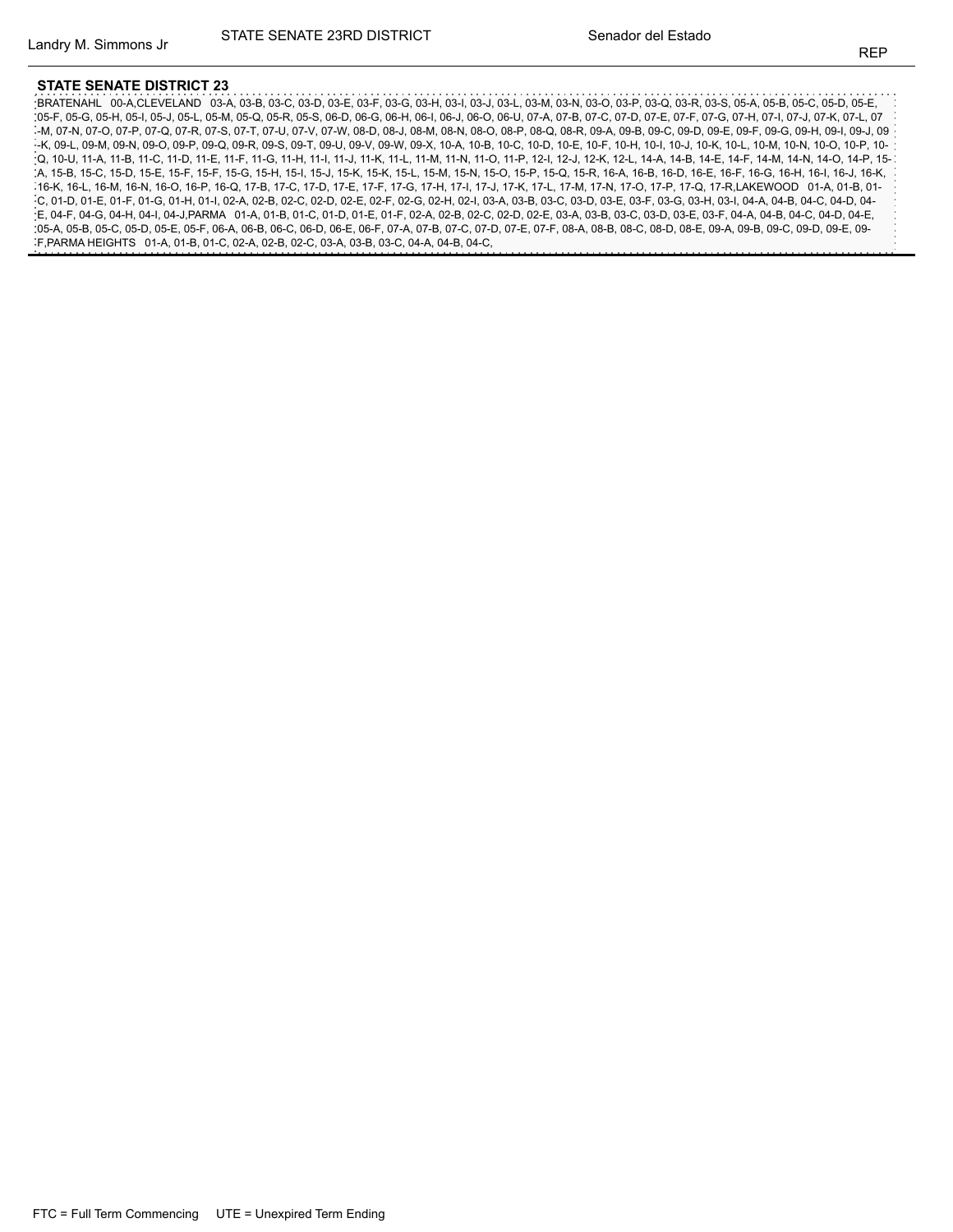| Party Offices (State Central Committee) / Cargos del partido (Comité Central Estatal y del Condado) |                                       |                                                             |
|-----------------------------------------------------------------------------------------------------|---------------------------------------|-------------------------------------------------------------|
| <b>Name of Candidate</b>                                                                            | <b>Office/District/Term</b>           | <b>Party</b>                                                |
| Kevin D. Malecek                                                                                    | STATE CENTRAL COM DISTRICT 18 DEM MAN | Miembro del Comité Central del Estado, Hombre<br><b>DEM</b> |
| Phil Robinson                                                                                       | STATE CENTRAL COM DISTRICT 18 DEM MAN | Miembro del Comité Central del Estado, Hombre<br>DEM        |
| Maureen G. Kelly                                                                                    | STATE CENTRAL COM DIST 18 DEM WOMAN   | Miembro del Comité Central del Estado, Mujer<br><b>DEM</b>  |
| Jack Boyle                                                                                          | STATE CENTRAL COM DISTRICT 18 REP MAN | Miembro del Comité Central del Estado, Hombre<br><b>REP</b> |
| Dan Carter                                                                                          | STATE CENTRAL COM DISTRICT 18 REP MAN | Miembro del Comité Central del Estado, Hombre<br><b>REP</b> |
| Steve Salvi                                                                                         | STATE CENTRAL COM DISTRICT 18 REP MAN | Miembro del Comité Central del Estado, Hombre<br><b>REP</b> |
| Terri Shawhan                                                                                       | STATE CENTRAL COM DIST 18 REP WOMAN   | Miembro del Comité Central del Estado, Mujer<br><b>REP</b>  |
| Denise M. Verdi                                                                                     | STATE CENTRAL COM DIST 18 REP WOMAN   | Miembro del Comité Central del Estado, Mujer<br><b>REP</b>  |

BEDFORD 01-A, 01-B, 02-A, 02-B, 03-A, 03-B, 04-A, 04-B, 05-A, 06-A,BEDFORD HEIGHTS 01-A, 01-A, 01-B, 01-C, 02-A, 02-A, 02-B, 03-A, 03-B, 04-A, 04- B,BENTLEYVILLE 00-A,BRECKSVILLE 00-A, 00-B, 00-C, 00-D, 00-E, 00-F, 00-G, 00-H, 00-I, 00-J,CHAGRIN FALLS 00-A, 00-A, 00-B, 00-C,CHAGRIN FALLS TWP 00- A,CLEVELAND 12-F, 12-H,CUYAHOGA HEIGHTS 00-A,GATES MILLS 00-A, 00-B,GLENWILLOW 01-A, 02-A, 03-A,HUNTING VALLEY 00-A,INDEPENDENCE 00-A, 00-B, 00-C, 00-D, 00-E,MAYFIELD HEIGHTS 00-A, 00-B, 00-C, 00-D, 00-E, 00-F, 00-G, 00-H, 00-I, 00-J, 00-K, 00-L, 00-M,MAYFIELD VILLAGE 01-A, 02-A, 03-A, 04- A,MORELAND HILLS 00-A, 00-B, 00-C,NEWBURGH HEIGHTS 00-A,OAKWOOD 01-A, 02-A, 03-A, 04-A, 05-A,ORANGE 00-A, 00-A, 00-B, 00-C,PEPPER PIKE 00-A, :00-B, 00-C, 00-C, 00-D, 00-E,RICHMOND HEIGHTS 01-A, 01-B, 02-A, 02-B, 03-A, 03-B, 03-C, 04-A, 04-B, SOLON 01-A, 01-B, 02-A, 02-B, 03-A, 03-B, 04-A, 04-B, 04-C, 05-A, 05-A, 05-B, 06-A, 06-B, 07-A, 07-B,VALLEY VIEW 00-A, 00-B,WALTON HILLS 00-A, 00-B,WOODMERE 00-A,

| <b>Name of Candidate</b> | <b>Office/District/Term</b>           | <b>Party</b>                                                |
|--------------------------|---------------------------------------|-------------------------------------------------------------|
| Armond D. Budish         | STATE CENTRAL COM DISTRICT 21 DEM MAN | Miembro del Comité Central del Estado, Hombre<br><b>DEM</b> |
| Roosevelt Coats          | STATE CENTRAL COM DISTRICT 21 DEM MAN | Miembro del Comité Central del Estado, Hombre<br><b>DEM</b> |
| Blaine A. Griffin        | STATE CENTRAL COM DISTRICT 21 DEM MAN | Miembro del Comité Central del Estado, Hombre<br><b>DEM</b> |
| Kent Smith               | STATE CENTRAL COM DISTRICT 21 DEM MAN | Miembro del Comité Central del Estado, Hombre<br><b>DEM</b> |
| Andre P. White           | STATE CENTRAL COM DISTRICT 21 DEM MAN | Miembro del Comité Central del Estado, Hombre<br><b>DEM</b> |
| Juanita Gowdy            | STATE CENTRAL COM DIST 21 DEM WOMAN   | Miembro del Comité Central del Estado, Mujer<br><b>DEM</b>  |
| Renee A. Lindsley        | STATE CENTRAL COM DIST 21 DEM WOMAN   | Miembro del Comité Central del Estado, Mujer<br><b>DEM</b>  |
| Helen M. Sheehan         | STATE CENTRAL COM DIST 21 DEM WOMAN   | Miembro del Comité Central del Estado, Mujer<br><b>DEM</b>  |
| Joe Miller               | STATE CENTRAL COM DISTRICT 21 REP MAN | Miembro del Comité Central del Estado, Hombre<br><b>REP</b> |
| Laverne Jones Gore       | STATE CENTRAL COM DIST 21 REP WOMAN   | Miembro del Comité Central del Estado, Mujer<br><b>REP</b>  |
| Lucy M. Stickan          | STATE CENTRAL COM DIST 21 REP WOMAN   | Miembro del Comité Central del Estado, Mujer<br><b>REP</b>  |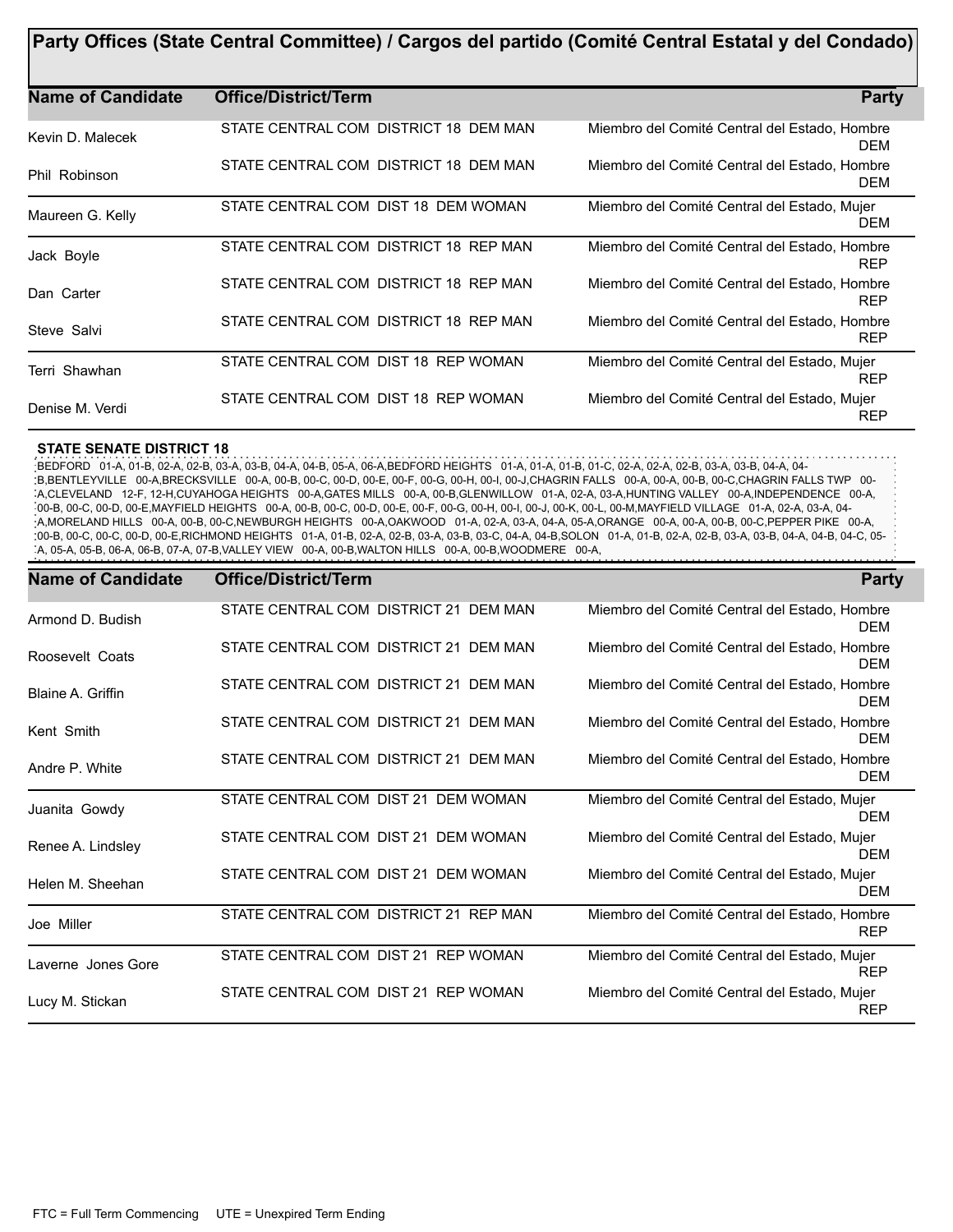BEACHWOOD 00-A, 00-B, 00-C, 00-D, 00-E, 00-E, 00-F, 00-G, 00-H, 00-I,CLEVELAND 01-A, 01-B, 01-C, 01-D, 01-E, 01-F, 01-G, 01-G, 01-H, 01-I, 01-J, 01-K, 01-L, 01-M, 01-N, 01-O, 01-P, 01-Q, 01-R, 01-R, 01-S, 01-S, 01-T, 02-A, 02-B, 02-C, 02-D, 02-E, 02-F, 02-G, 02-H, 02-I, 02-J, 02-K, 02-L, 02-M, 02-N, 02-O, 02-P, 02-Q, 02-R, 02-S, 02-T, 02-U, 02-V, 02-W, 04-A, 04-B, 04-C, 04-D, 04-E, 04-F, 04-G, 04-H, 04-I, 04-J, 04-K, 04-L, 04-M, 04-N, 04-O, 04-P, 04-Q, 04-R, 04-S, 04-T, 04-U, 05-K, 05-N, 05-O, 05-P, 06-A, 06-B, 06-C, 06-D, 06-E, 06-F, 06-H, 06-I, 06-K, 06-L, 06-M, 06-N, 06-P, 06-Q, 06-R, 06-S, 06-T, 06-T, 06-U, 08-A, 08-B, 08-C, 08-E, 08-F, 08-G, 08-H, 08-I, 08-J, 08-K, 08-L, 10- G, 10-R, 10-S, 10-T, 10-V, 12-D, 12-E, 12-F, 12-G,CLEVELAND HEIGHTS 01-A, 01-B, 01-C, 01-D, 01-E, 01-F, 02-A, 02-B, 02-C, 02-D, 02-E, 02-F, 03-A, 03-B, 03-C, 03-D, 03 -E, 03-F, 04-A, 04-B, 04-C, 04-D, 04-E, 04-F, 04-G, 04-H, 04-I, 04-I, 05-A, 05-B, 05-C, 05-D, 05-E, 05-F,EAST CLEVELAND 02-A, 02-B, 02-C, 02-D, 03-A, 03-B, 03-C, 03-D, 03-E, 04-A, 04-B, 04-C, 04-D, 04-E, 04-F,EUCLID 01-A, 01-B, 01-C, 01-D, 01-E, 02-A, 02-B, 02-C, 02-D, 03-A, 03-B, 03-C, 03-D, 03-E, 04-A, 04-B, 04-C, 04-D, 04-E, 05-A, 05-B, 05-C, 05-D, 05-E, 06-A, 06-B, 06-C, 06-D, 06-E, 07-A, 07-B, 07-C, 07-D, 07-E, 08-A, 08-B, 08-C, 08-D, 08-E,GARFIELD HEIGHTS 01-A, 01-B, 01-C, 02-A, 02-B, 02-C, 03-A, 03-A, 03-B, 04-A, 04-B, 04-C, 05-A, 05-B, 06-A, 06-B, 06-C, 07-A, 07-B, 07-C,HIGHLAND HEIGHTS 01-A, 01-B, 02-A, 02-B, 03-A, 03-B, 04-A, 04-B,HIGHLAND HILLS 00-A,LYNDHURST 01-A, 01-B, 01-C, 02-A, 02-B, 03-A, 03-B, 03-C, 04-A, 04-B, 04-C,MAPLE HEIGHTS 01-A, 01-B, 02-A, 02-B, 03-A, 03-B, 04-A, 04-B, 04-C, 05-A, 05-B, 06 -A, 06-B, 07-A, 07-B, 07-C,NORTH RANDALL 00-A,SHAKER HEIGHTS 00-A, 00-B, 00-C, 00-D, 00-E, 00-F, 00-G, 00-H, 00-I, 00-J, 00-K, 00-L, 00-M, 00-N, 00-O, 00-P, 00- Q, 00-R, 00-S, 00-T, 00-U,SOUTH EUCLID 01-A, 01-B, 01-C, 01-D, 02-A, 02-B, 02-C, 02-D, 03-A, 03-B, 03-C, 03-D, 04-A, 04-B, 04-C, 04-D,UNIVERSITY HEIGHTS 00-A, 00-B, 00-C, 00-D, 00-E, 00-F, 00-G, 00-H, 00-I,WARRENSVILLE HTS 01-A, 01-B, 02-A, 02-B, 03-A, 04-A, 04-B, 05-A, 05-B, 06-A, 07-A, 07-B, 07-B,

| <b>Name of Candidate</b>  | <b>Office/District/Term</b>           | <b>Party</b>                                                |
|---------------------------|---------------------------------------|-------------------------------------------------------------|
| Sean P. Brennan           | STATE CENTRAL COM DISTRICT 23 DEM MAN | Miembro del Comité Central del Estado, Hombre<br><b>DFM</b> |
| <b>Willie Lewis Britt</b> | STATE CENTRAL COM DISTRICT 23 DEM MAN | Miembro del Comité Central del Estado, Hombre<br><b>DEM</b> |
| Jeff Johnson              | STATE CENTRAL COM DISTRICT 23 DEM MAN | Miembro del Comité Central del Estado, Hombre<br><b>DEM</b> |
| Michael Seals             | STATE CENTRAL COM DISTRICT 23 DEM MAN | Miembro del Comité Central del Estado, Hombre<br>DEM        |
| Martin J. Sweeney         | STATE CENTRAL COM DISTRICT 23 DEM MAN | Miembro del Comité Central del Estado, Hombre<br><b>DEM</b> |
| Colleen Corrigan Day      | STATE CENTRAL COM DIST 23 DEM WOMAN   | Miembro del Comité Central del Estado, Mujer<br><b>DEM</b>  |
| Diane Morgan              | STATE CENTRAL COM DIST 23 DEM WOMAN   | Miembro del Comité Central del Estado, Mujer<br><b>DEM</b>  |
| <b>Brian Andrews</b>      | STATE CENTRAL COM DISTRICT 23 REP MAN | Miembro del Comité Central del Estado, Hombre<br><b>REP</b> |
| Jonah Pelton              | STATE CENTRAL COM DISTRICT 23 REP MAN | Miembro del Comité Central del Estado, Hombre<br><b>REP</b> |
| Doris Peters              | STATE CENTRAL COM DIST 23 REP WOMAN   | Miembro del Comité Central del Estado, Mujer<br><b>REP</b>  |

#### **STATE SENATE DISTRICT 23**

BRATENAHL 00-A,CLEVELAND 03-A, 03-B, 03-C, 03-D, 03-E, 03-F, 03-G, 03-H, 03-I, 03-J, 03-L, 03-M, 03-N, 03-O, 03-P, 03-Q, 03-R, 03-S, 05-A, 05-B, 05-C, 05-D, 05-E, 05-F, 05-G, 05-H, 05-I, 05-J, 05-L, 05-M, 05-Q, 05-R, 05-S, 06-D, 06-G, 06-H, 06-I, 06-J, 06-O, 06-U, 07-A, 07-B, 07-C, 07-D, 07-E, 07-F, 07-G, 07-H, 07-I, 07-J, 07-K, 07-L, 07 -M, 07-N, 07-O, 07-P, 07-Q, 07-R, 07-S, 07-T, 07-U, 07-V, 07-W, 08-D, 08-J, 08-M, 08-N, 08-O, 08-P, 08-Q, 08-R, 09-A, 09-B, 09-C, 09-D, 09-E, 09-F, 09-G, 09-H, 09-I, 09-J, 09 -K, 09-L, 09-M, 09-N, 09-O, 09-P, 09-Q, 09-R, 09-S, 09-T, 09-U, 09-V, 09-W, 09-X, 10-A, 10-B, 10-C, 10-D, 10-E, 10-F, 10-H, 10-I, 10-J, 10-K, 10-L, 10-M, 10-N, 10-O, 10-P, 10- Q, 10-U, 11-A, 11-B, 11-C, 11-D, 11-E, 11-F, 11-G, 11-H, 11-I, 11-J, 11-K, 11-L, 11-M, 11-N, 11-O, 11-P, 12-I, 12-J, 12-K, 12-L, 14-A, 14-B, 14-E, 14-F, 14-M, 14-N, 14-O, 14-P, 15- A, 15-B, 15-C, 15-D, 15-E, 15-F, 15-F, 15-G, 15-H, 15-I, 15-J, 15-K, 15-K, 15-L, 15-M, 15-N, 15-O, 15-P, 15-Q, 15-R, 16-A, 16-B, 16-D, 16-E, 16-F, 16-G, 16-H, 16-I, 16-J, 16-K, 16-K, 16-L, 16-M, 16-N, 16-O, 16-P, 16-Q, 17-B, 17-C, 17-D, 17-E, 17-F, 17-G, 17-H, 17-I, 17-J, 17-K, 17-L, 17-M, 17-N, 17-O, 17-P, 17-Q, 17-R,LAKEWOOD 01-A, 01-B, 01- C, 01-D, 01-E, 01-F, 01-G, 01-H, 01-I, 02-A, 02-B, 02-C, 02-D, 02-E, 02-F, 02-G, 02-H, 02-I, 03-A, 03-B, 03-C, 03-D, 03-E, 03-F, 03-G, 03-H, 03-I, 04-A, 04-B, 04-C, 04-D, 04- E, 04-F, 04-G, 04-H, 04-I, 04-J,PARMA 01-A, 01-B, 01-C, 01-D, 01-E, 01-F, 02-A, 02-B, 02-C, 02-D, 02-E, 03-A, 03-B, 03-C, 03-D, 03-E, 03-F, 04-A, 04-B, 04-C, 04-D, 04-E, 05-A, 05-B, 05-C, 05-D, 05-E, 05-F, 06-A, 06-B, 06-C, 06-D, 06-E, 06-F, 07-A, 07-B, 07-C, 07-D, 07-E, 07-F, 08-A, 08-B, 08-C, 08-D, 08-E, 09-A, 09-B, 09-C, 09-D, 09-E, 09- F,PARMA HEIGHTS 01-A, 01-B, 01-C, 02-A, 02-B, 02-C, 03-A, 03-B, 03-C, 04-A, 04-B, 04-C,

| <b>Name of Candidate</b>     | <b>Office/District/Term</b>           | <b>Party</b>                                                |
|------------------------------|---------------------------------------|-------------------------------------------------------------|
| <b>Riley Armstrong Alton</b> | STATE CENTRAL COM DISTRICT 24 DEM MAN | Miembro del Comité Central del Estado, Hombre<br><b>DEM</b> |
| Dean DePiero                 | STATE CENTRAL COM DISTRICT 24 DEM MAN | Miembro del Comité Central del Estado, Hombre<br><b>DEM</b> |
| Chris Glassburn              | STATE CENTRAL COM DISTRICT 24 DEM MAN | Miembro del Comité Central del Estado, Hombre<br><b>DEM</b> |
| Dale Miller                  | STATE CENTRAL COM DISTRICT 24 DEM MAN | Miembro del Comité Central del Estado, Hombre<br><b>DEM</b> |
| Matt Patten                  | STATE CENTRAL COM DISTRICT 24 DEM MAN | Miembro del Comité Central del Estado, Hombre<br><b>DEM</b> |
| Kelly A. Kosek               | STATE CENTRAL COM DIST 24 DEM WOMAN   | Miembro del Comité Central del Estado, Mujer<br><b>DEM</b>  |
| Megan Murphy                 | STATE CENTRAL COM DIST 24 DEM WOMAN   | Miembro del Comité Central del Estado, Mujer<br><b>DEM</b>  |
| Zacch Ashcraft               | STATE CENTRAL COM DISTRICT 24 REP MAN | Miembro del Comité Central del Estado, Hombre<br><b>REP</b> |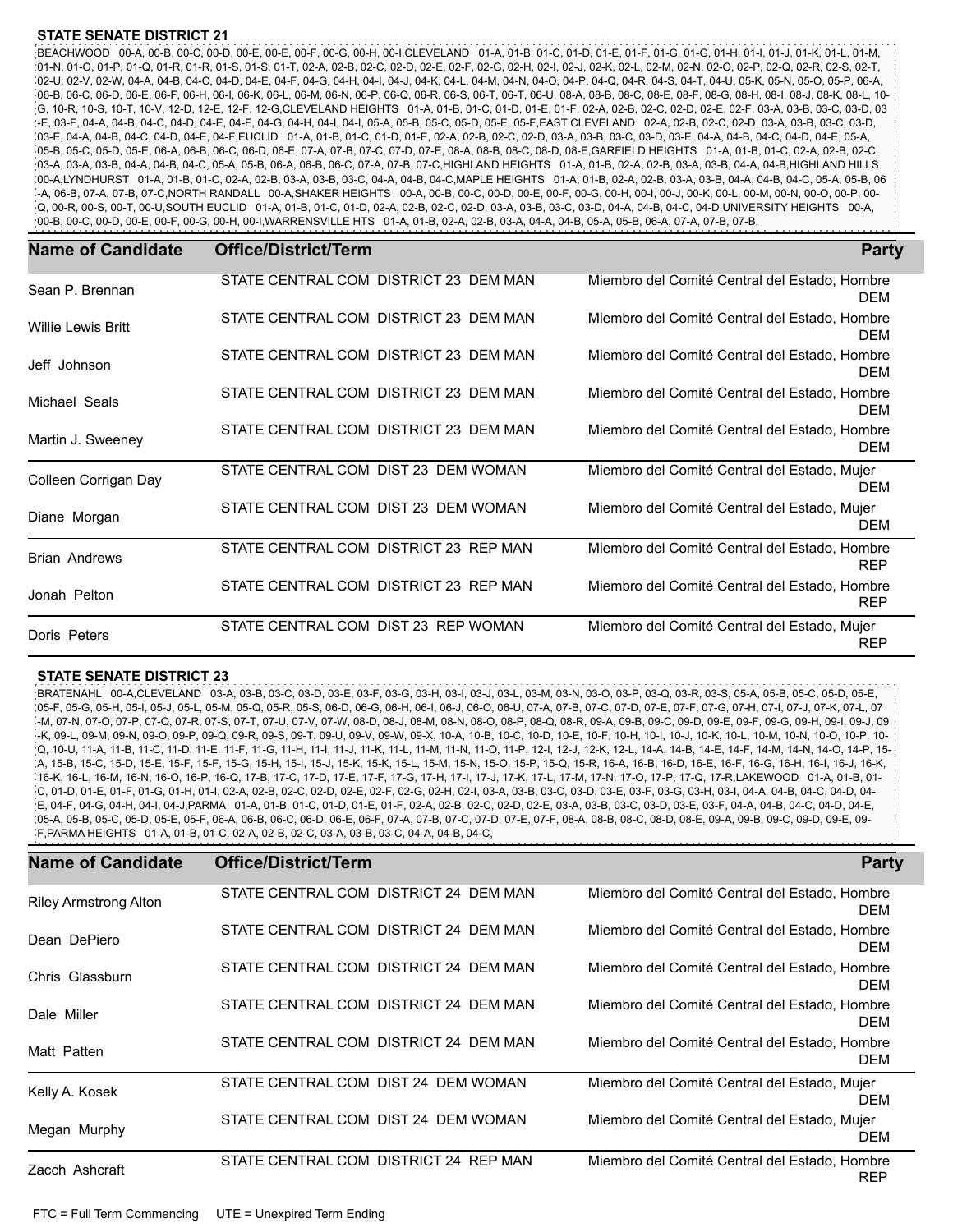| Shannon Burns      | STATE CENTRAL COM DISTRICT 24 REP MAN | Miembro del Comité Central del Estado, Hombre<br><b>REP</b> |
|--------------------|---------------------------------------|-------------------------------------------------------------|
| Daniel R. Langshaw | STATE CENTRAL COM DISTRICT 24 REP MAN | Miembro del Comité Central del Estado, Hombre<br><b>REP</b> |
| Melanie Mason      | STATE CENTRAL COM DIST 24 REP WOMAN   | Miembro del Comité Central del Estado, Mujer<br><b>REP</b>  |

BAY VILLAGE 01-A, 01-B, 01-C, 02-A, 02-B, 02-C, 03-A, 03-B, 03-C, 04-A, 04-B, 04-C,BEREA 01-A, 01-B, 02-A, 02-B, 02-C, 02-C, 03-A, 03-B, 03-C, 04-A, 04-B, 05-A, 05- B, 05-C,BROADVIEW HEIGHTS 01-A, 01-B, 01-C, 02-A, 02-B, 02-C, 03-A, 03-B, 03-C, 03-D, 04-A, 04-B, 04-C, 04-D,BROOK PARK 01-A, 01-B, 01-C, 02-A, 02-B, 02-C, 03- A, 03-A, 03-B, 03-C, 04-A, 04-B, 04-C,BROOKLYN 00-A, 00-B, 00-C, 00-D, 00-E, 00-F, 00-G, 00-H,BROOKLYN HEIGHTS 00-A,CLEVELAND 03-K, 12-A, 12-B, 12-C, 12- M, 12-N, 12-O, 12-P, 12-Q, 12-R, 12-S, 13-A, 13-B, 13-C, 13-D, 13-E, 13-F, 13-G, 13-H, 13-I, 13-J, 13-K, 13-L, 13-M, 13-N, 13-O, 13-P, 13-Q, 14-B, 14-C, 14-D, 14-G, 14-H, 14 -I, 14-J, 14-K, 14-L, 16-C, 17-A, 17-C, 17-S, 17-S,FAIRVIEW PARK 01-A, 01-B, 01-C, 02-A, 02-B, 02-C, 03-A, 03-B, 03-C, 04-A, 04-B, 05-A, 05-B,LINNDALE 00- .<br>- A,MIDDLEBURG HEIGHTS 01-A, 01-B, 01-C, 02-A, 02-B, 02-C, 03-A, 03-B, 03-C, 04-A, 04-B,NORTH OLMSTED 01-A, 01-B, 01-C, 01-D, 01-E, 02-A, 02-B, 02-C, 02-D, 02-D, E, 03-A, 03-B, 03-C, 03-D, 03-E, 03-F, 04-A, 04-B, 04-C, 04-D, 04-E,NORTH ROYALTON 01-A, 01-B, 01-C, 02-A, 02-B, 02-C, 02-D, 03-A, 03-B, 03-C, 03-D, 04-A, 04-B, 04- C, 05-A, 05-B, 05-C, 05-D, 06-A, 06-B, 06-C, 06-D,OLMSTED FALLS 01-A, 01-B, 02-A, 02-B, 02-B, 03-A, 03-B, 04-A, 04-B,OLMSTED TOWNSHIP 00-A, 00-B, 00-C, 00-D, 00-E, 00-F, 00-G, 00-H, 00-I,ROCKY RIVER 01-A, 01-B, 01-C, 01-D, 02-A, 02-B, 02-C, 02-D, 03-A, 03-B, 03-C, 03-D, 04-A, 04-B, 04-C, 04-D,SEVEN HILLS 01-A, 01-B, 02- A, 02-B, 03-A, 03-B, 04-A, 04-B,STRONGSVILLE 01-A, 01-B, 01-C, 01-D, 01-E, 01-F, 01-G, 02-A, 02-B, 02-C, 02-D, 02-E, 02-F, 02-G, 02-H, 02-I, 03-A, 03-B, 03-C, 03-D, 03- E, 03-F, 03-G, 04-A, 04-B, 04-C, 04-D, 04-E, 04-F, 04-G,WESTLAKE 01-A, 01-B, 01-C, 01-D, 02-A, 02-B, 02-C, 02-D, 03-A, 03-B, 03-C, 03-D, 04-A, 04-B, 04-C, 04-D, 05-A, 05-B, 05-C, 05-D, 06-A, 06-B, 06-C, 06-D,

| <b>Local Questions and Issues / Preguntas y Asuntos Locales</b> |                                                                         |                                                                             |
|-----------------------------------------------------------------|-------------------------------------------------------------------------|-----------------------------------------------------------------------------|
| <b>Number</b>                                                   | <b>Title</b>                                                            |                                                                             |
|                                                                 | Special Election by Petition Local Liquor Option<br><b>Sunday Sales</b> | Elección Especial por Petición Opción Local de<br>Licor Ventas los Domingos |
| <b>CLEVELAND-06-M</b><br>CLEVELAND 06-M.                        |                                                                         |                                                                             |

## **INSTRUCTIONS TO VOTER FOR INDICATING YOUR CHOICES ON A FEDERAL WRITE-IN ABSENTEE BALLOT (FWAB):**

To complete a Federal Write-In Absentee Ballot (FWAB), go to www.fvap.gov. You have the option of downloading a blank, hard copy FWAB to complete by hand, or proceeding through electronic completion of the FWAB using the website's FWAB Wizard.

The first page of the FWAB is a Voter Declaration/Affirmation you must complete in order for your ballot to count.

After completing the Voter Declaration/Affirmation, use the initial election notice issued on the 46th day before the election and the updated election notice issued on the 46th day before the election as a guide to:

- (1) write the name of each candidate or issue contest for which you are casting a vote and then
- (2) write the name of your choice of candidate or choice for or against an issue.

After you have completed the FWAB, **you must PRINT the ballot and MAIL it to your county board of elections at this address:** 

## **2925 Euclid Avenue, Cleveland , Ohio 44115.**

A complete listing of all county board of elections mailing addresses and contact information is available at http://www.sos.state.oh.us/SOS/elections/electionsofficials/boeDirectory.aspx#dir.

## **Do not send your ballot via e-mail or fax; Ohio law prohibits electronic transmission of a voted ballot.**